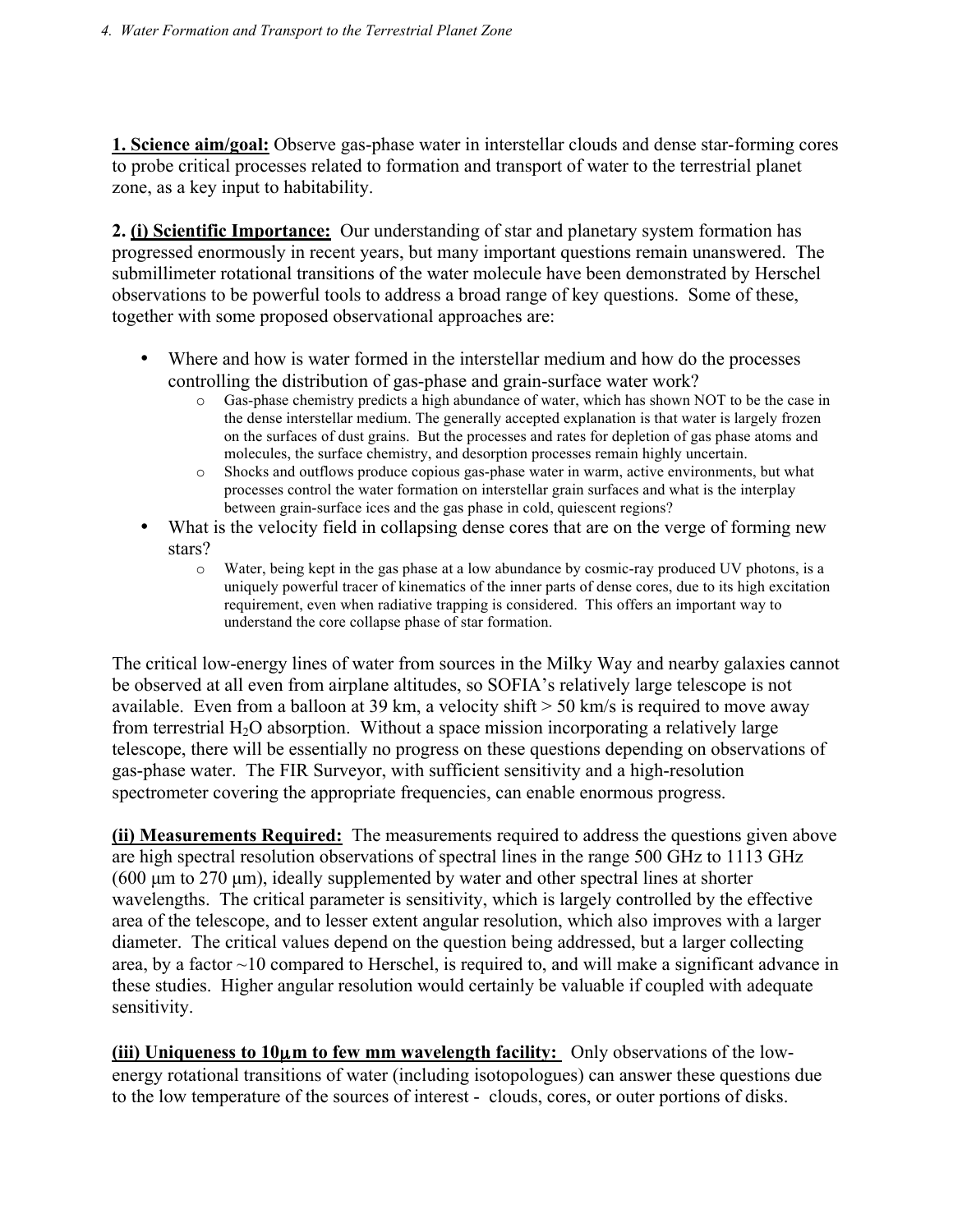## **(iv) Longevity/Durability:** (with respect to expected 2025-2030 facilities)

Water studies with the FIR Surveyor will be highly complementary to ALMA observations of disks, in that  $\left[\begin{array}{cc} 1.1544 \text{ } & \text{if } 1.1544 \text{ } \\ \text{pre-stellar core} & \text{if } 1.1544 \text{ } \end{array}\right]$  the rotation curve from ALMA can be used to "deconvolve" the H2O spectra and determine the location of the water emission in the disk. FIR Surveyor observations of gasphase water will complement studies of ices made with JWST. Improved understanding of the water trail from the ISM to planets will be highly synergistic with studies of JWST. Improved understanding of the water trail from the<br>ISM to planets will be highly synergistic with studies of<br>exoplanet atmospheres that will be carried out with JWST or EELT. Thus overlap with all these facilities is highly desirable.

**3. Figure:** Herschel-HIFI spectra of the H<sub>2</sub>O 1<sub>10</sub>-1<sub>01</sub> line at 557 GHz  $\begin{bmatrix} \text{HD 100546} \\ \text{disk} \end{bmatrix}$  in a in a prestellar core (top), a protostellar envelope (middle), and two in a prestellar core (top), a protostellar envelope (middle), and two protoplanetary disks (bottom). The red dashed line indicates the protoplanetary disks (bottom). The red dashed line indicates the<br>systemic velocity of the source. The feature at -15 km/s in the TW  $\int_{\frac{d}{dt} \sin \theta}^{\frac{1}{\cos \theta}} \frac{1}{\cos \theta}$  Hya spectrum is due to NH<sub>3</sub>. From van Dishoeck et al. (2014).



**4. Table:**

| Parameter                            | Unit                    | Required          | Desired         | Comments                        |
|--------------------------------------|-------------------------|-------------------|-----------------|---------------------------------|
|                                      |                         | value             | Value           |                                 |
| Wavelength/band                      | μm                      | $600 - 270$       | to $100 \mu m$  | 548, 557, 988, 995, 1107,       |
|                                      |                         |                   |                 | 1113 GHz (H <sub>2</sub> O &    |
|                                      |                         |                   |                 | isotopologues); higher lines up |
|                                      |                         |                   |                 | to 4000 GHz add value in        |
|                                      |                         |                   |                 | highly-excited regions          |
| Number of targets                    |                         | 120               | 260             | includes clouds, cores, disks,  |
|                                      |                         |                   |                 | comets, other Solar System      |
|                                      |                         |                   |                 | objects                         |
| Survey area                          | deg. <sup>2</sup>       |                   |                 | <b>NA</b>                       |
| Angular resolution                   | arcsec                  | 30                | 10              | At 550 GHz, but smaller beam    |
|                                      |                         |                   |                 | desirable for detailed imaging  |
|                                      |                         |                   |                 | of sources                      |
| Spectral resolution                  | $\lambda/\Delta\lambda$ | 5x10 <sup>6</sup> | 10 <sup>7</sup> | 0.06 km/s minimum               |
| <b>Bandwidth</b>                     | Hz                      | 3x10 <sup>8</sup> | 10 <sup>9</sup> | max.; scales w. frequency       |
| Continuum Sensitivity<br>$(1\sigma)$ | Jy                      |                   |                 | <b>NA</b>                       |
| Spectral line                        | $W \, m^{-2}$           | $1x10^{-19}$      | $1x10^{-20}$    | 4 mK in 1 km/s @ 600 GHz =      |
| sensitivity( $1\sigma$ )             |                         |                   |                 | $1x10^{-19}$                    |
| Signal -to-noise                     |                         |                   |                 | <b>NA</b>                       |
| Dynamic range                        |                         |                   |                 | <b>NA</b>                       |
| Field of Regard                      |                         |                   |                 | Few min. arc for focal plane    |
|                                      |                         |                   |                 | arrays                          |
| Cadence                              |                         |                   |                 | <b>NA</b>                       |
| Any other req.                       |                         |                   |                 | Ability to track Solar System   |
|                                      |                         |                   |                 | objects                         |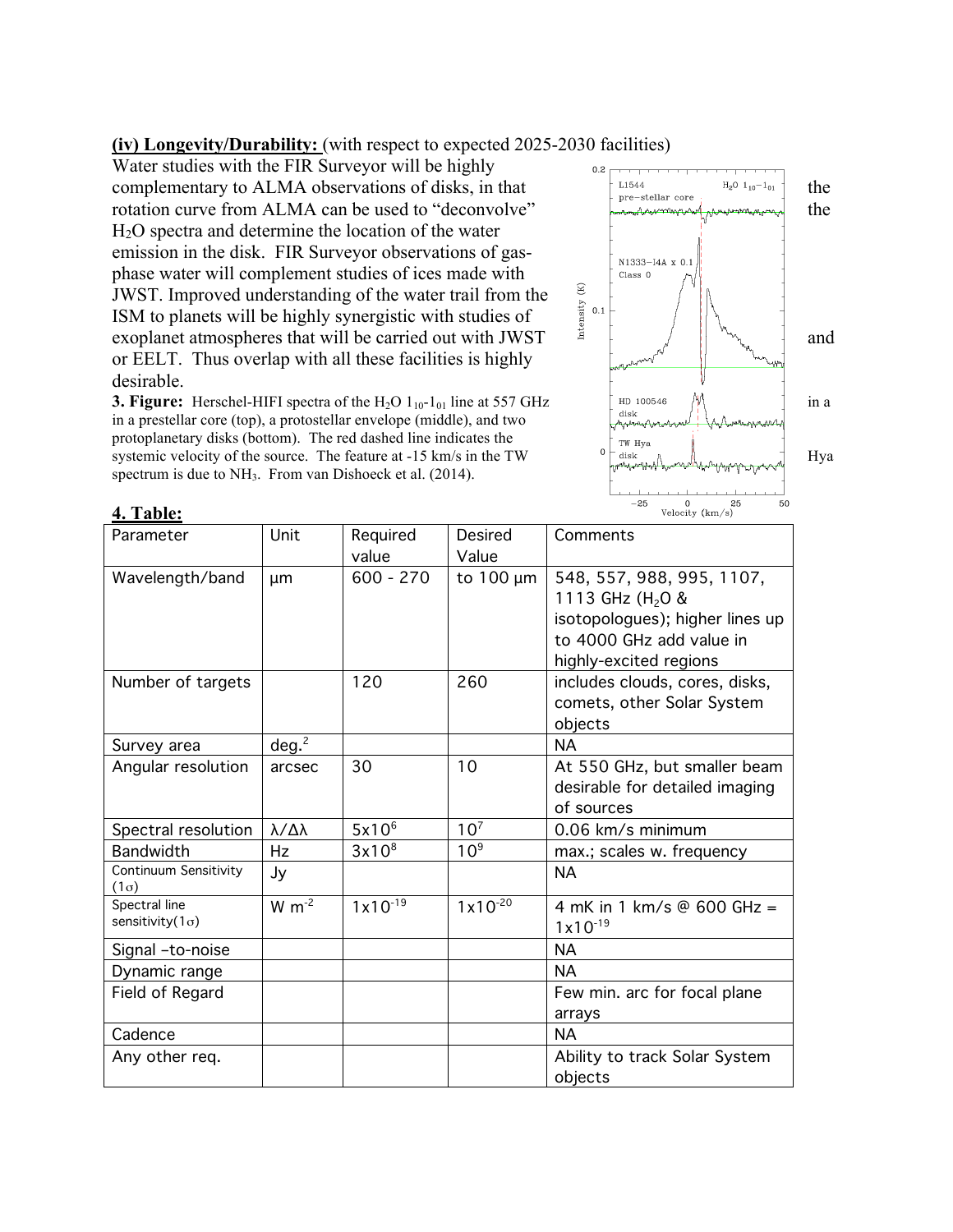# **5. Key references:**

van Dishoeck, E., Bergin, E., Lis, D., & Lunine, J. 2014, Protostars and Planets VI, 835 Keto, E., Caselli, P., & Rawlings, J. 2014, MNRAS, 446, 3731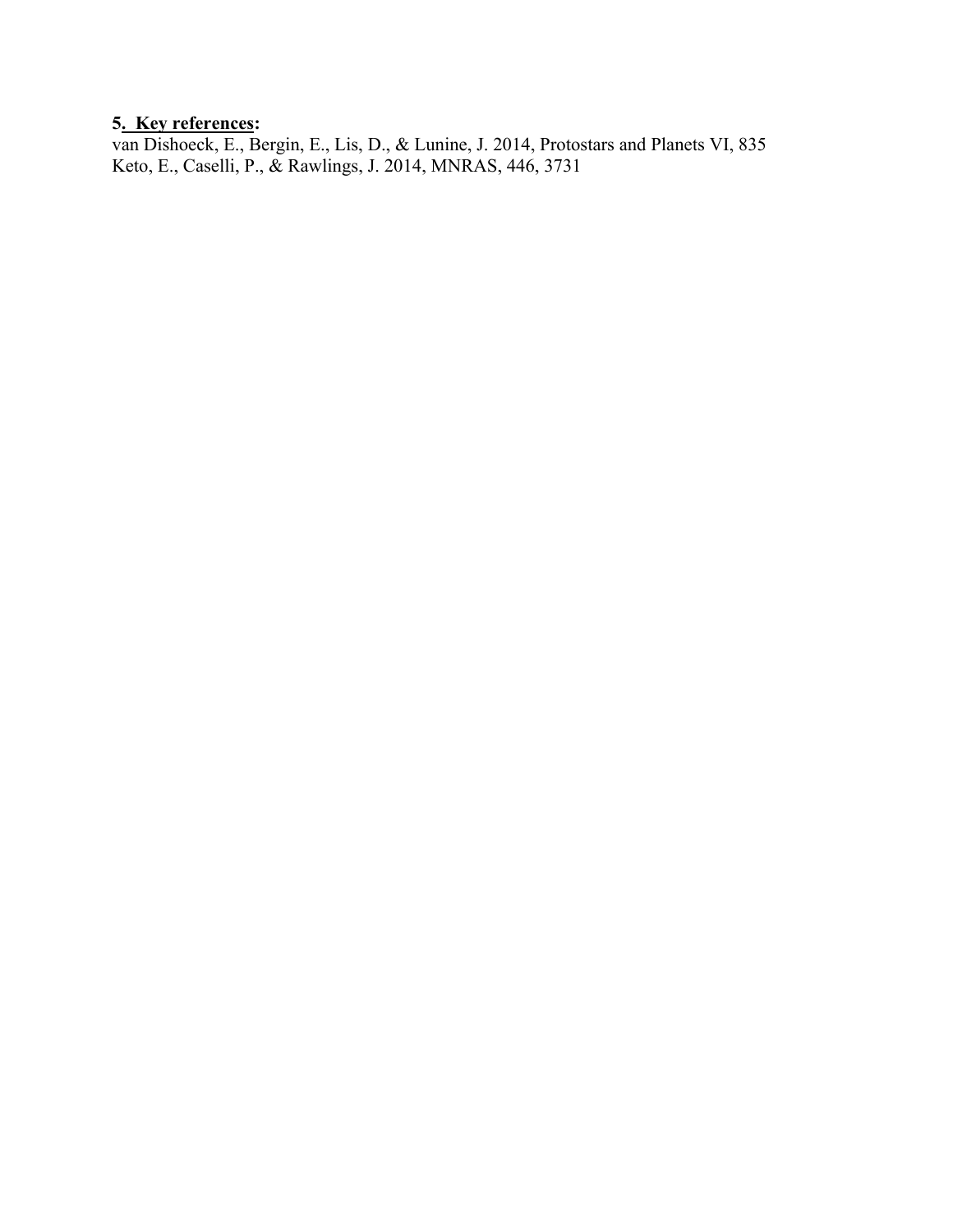### APPENDIX

#### A-1 Water as a Probe of the ISM

Gas phase chemical models of dense, well-shielded interstellar clouds predict that water would be one of the major chemical constituents, following closely behind CO as a reservoir of oxygen. However, observations from the SWAS and Odin satellites proved this not to be the case, and the generally accepted theory is that in these conditions, a large fraction of the water is frozen on grain surfaces. This is consistent with observations of grain surface water ice seen in IR absorption for sources with > 4 magnitudes of visual extinction. But there are significant regions within the ISM in which gas-phase water abundance is much larger, and approaches the predictions of gas-phase models. These regions are especially valuable as probes of key portions of the overall process of star formation.

The outflows produced by Young Stellar Objects (YSOs) include swept-up, shocked material, which has been significantly heated, and in which grain surfaces have been largely "deiced". Thus, the water abundance is increased, but perhaps surprisingly, is still significantly below that predicted by models (Emprechtinger et al. 2013). The relatively strong water lines allow one to probe (with appropriate models) details of the complex physics and chemistry. This has been done for low-mass outflows by Mottram et al. (2014), using the lowest transitions of ortho- and  $para-H<sub>2</sub>O$ .

Studying water in shocks and other high-excitation regions benefits from the widest possible range of line frequencies and upper level energies. Due to the high excitation rate, frequencies including the 1669 GHz line of ortho-H<sub>2</sub>O as well as other lines up to several THz frequency (going well past the1900 GHz upper limit of Herschel HIFI) allow accurate determination of the total column density and determine the ortho to para ratio (e.g. Emprechtinger et al. 2013), as well as helping in disentangling multiple regimes along the line of sight.

In addition to the regions associated with star formation, "standard" diffuse interstellar medium has an impressively high gas-phase water abundance due to generally modest extinction. Observations of water absorption towards distant continuum sources has proven to be a rich source of information about the chemistry of  $H_2O$  as well as physical conditions in these regions (e.g. Flagey et al. 2012). For study of such regions, the strength of the continuum background scales almost linearly with collecting area (since sources are not resolved), and as one considers telescopes larger than Herschel, the number of lines-of-sight that can be probed increases, allowing for detailed studies of variations in such quantities as the ortho-to-para abundance ratio, which may be a tracer of the thermal history of the water molecules.

The topic of water in the ISM is the one area of this Proposal which definitely would benefit from focal plane array receivers covering a number of the water lines. Water emission is quite extended and for absorption, the background sources are all extended relative to the beam size of a plausible single-dish FIR Surveyor. Thus, the ability to probe multiple lines of sight would be significantly improved with an array. The lower-frequency water lines are in the range of proven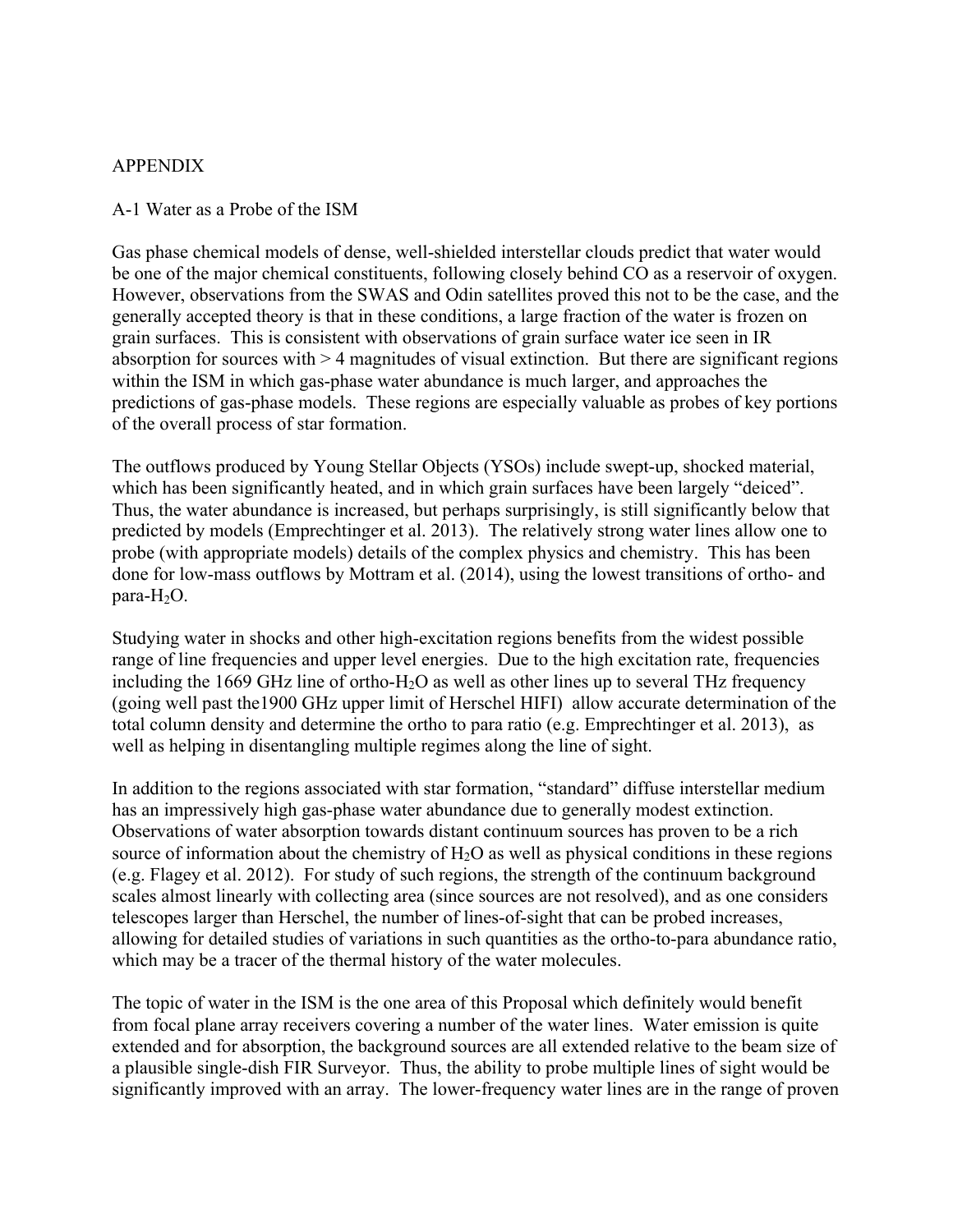SIS mixer technology while the higher frequency lines will require HEB mixers. In either case, arrays of 16 – 64 pixels seem entirely reasonable from a technical point of view. The dramatic advances in digital signal processing technology mean that FFT or other backends with multi-GHz bandwidth can be envisioned requiring only a few W/pixel. Thus, multi-pixel spectroscopic imaging system deserves consideration for carrying out this science. The case may be even stronger for other areas such as fine structure line mapping, but development would be highly synergistic and the backend spectrometer could plausibly be common.

It is also plausible that higher angular resolution would be valuable for probing the structure of high-mass cores and the driving sources of outflows. While it is not clear that water observations are essential for probing these regions, tracing the water abundance in cloud cores that are the sites of high-mass star formation is clearly important in following the water trail. Thus, an interferometer with arc second or better resolution would allow study of these regions even at considerable distances. The sensitivity required would be comparable to the antenna temperature (per beam) given in the Table presented earlier in this white paper.

#### A-2 Water in Dense Cloud Cores

Dense cores are gravitationally bound condensations found within molecular clouds, and notably within filaments and at the junctions of filaments. New stars are also found within filaments, and the evolution of cores to stars is thus a critical step in star formation. Study of cores and combination with modeling strongly suggests that the gravitational contraction leads to



formation of a protostar and disk, or of multiple star systems. An important quantity is the velocity field within the collapsing core, which is a key determinant of the subsequent behavior of the core and of the initial mass function (IMF) of the stars that are produced.

Figure A1. Observed (black & dots) and modeled (red) 557 GHz  $H<sub>2</sub>O$  and 110 GHz  $C^{18}$ O line profiles in L1544 core. Only the quasi-equilibrium Bonner-Ebert Sphere (QE-BES) is a satisfactory fit to the data. From Keto, Caselli, & Rawlings (2014); see reference for information on different velocity fields and modeling.

Different theoretical models assumed different velocity fields, but until recently, it was impossible to verify the actual dependence of collapse velocity on radius within the core. What is needed is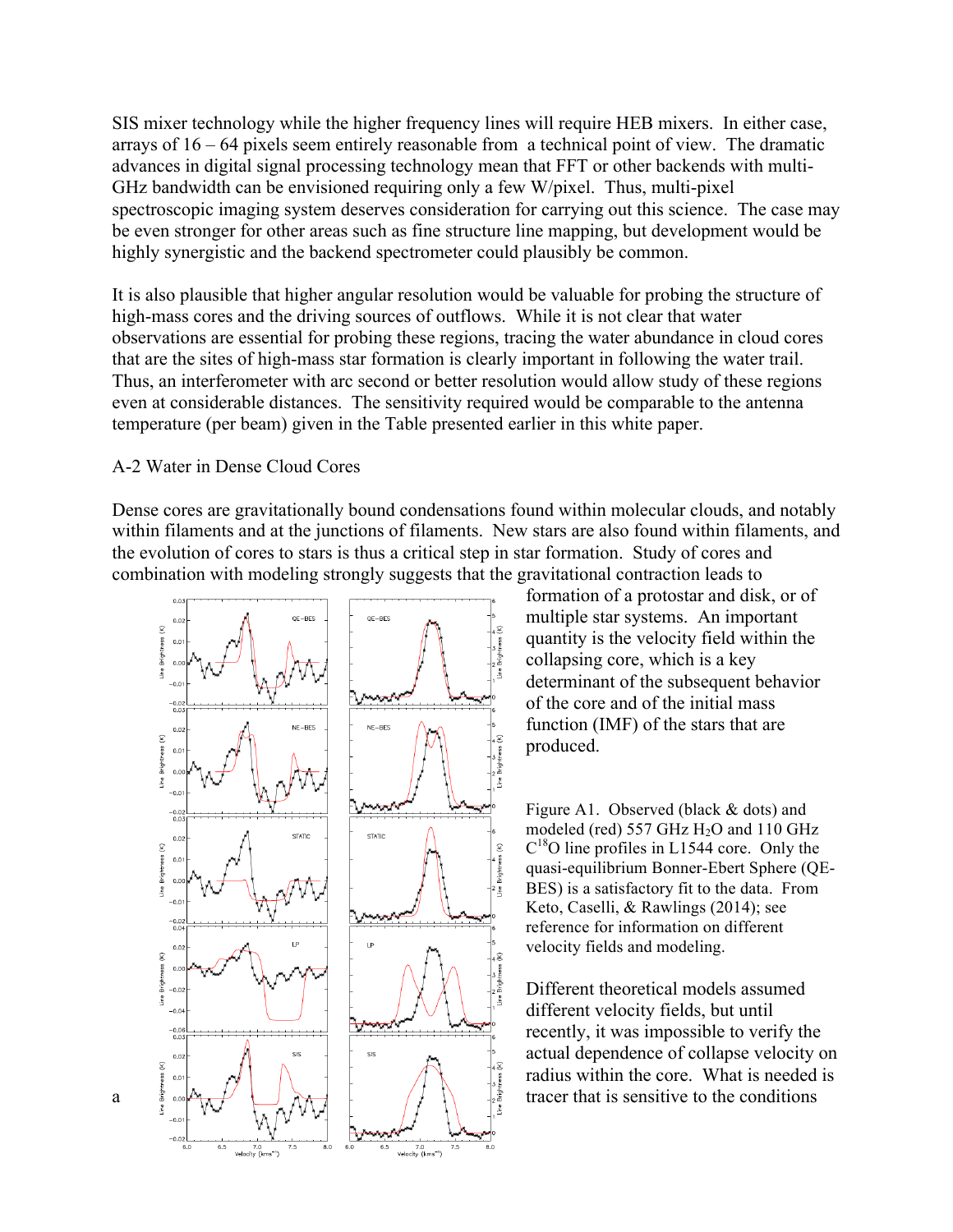deep within the core, and which is not so abundant that the interior behavior is "hidden" by material at the boundary of the core. With observations using Herschel, Caselli et al. (2012) found a significant abundance of water deep within the L1544 dense core. The water is generally frozen as water ice on grain surfaces, but in the center of the core is kept in the gas phase by cosmic-ray produced UV photons. Only in the central region of the core is the density sufficient to excite even the lowest transition of the water molecule. The result is that the 557 GHz water line is an excellent tracer of the velocity field in the center of the core. In conjunction with CO, which probes the outer portion of the core, a real test of the different models for core collapse became possible. Keto, Caselli, and Rawlings (2014) found that ONLY the quasiequilibrium Bonnor-Ebert sphere model was consistent with the data. This is a very significant step forward for core and star formation modeling.

L1544 is a relatively low mass core, but water has also been detected in a few high mass starless cores (P. Caselli, private communication). With the anticipated sensitivity of the FIR Surveyor being 10x that of Herschel HIFI (and effectively even greater with a focal plane array receiver), a serious survey of protostellar cores could be carried out in a few hundred hours of observing time. This would represent a landmark achievement in modeling star formation.

## $A-3$ Technology

The sources considered here are extended on the scale of the water lines to be observed, especially if the FIRS antenna diameter is 5 m or greater. The ability to understand the distribution of the water and to measure kinematics of these regions will be dramatically increased by the availability of focal plane arrays. These are definitely viable as a result of two major technological advances

- 1. Improvement in local oscillator power generation means that it is relatively straightforward to pump and array of 32, 64, or 128 HEB mixers.
- 2. The availability of ASIC VLSI CMOS circuits for digital spectrometers means that the output of such an array can readily be analyzed with reasonable power consumption and size.

These two developments have really changed the landscape for heterodyne spectroscopic imaging in the time since Herschel/HIFI and should be considered for any heterodyne instrument being contemplated for FIRS.

Although this proposal does not address water in protostellar or protoplanetary disks, it is clear that high spectral resolution is enormously important for determining where the water is located. The ability to measure the disk rotation curve with e.g. ALMA means that a velocity-resolved spectrum can be inverted to determine the radial distribution of water. Thus, the issue of technology for the cloud and core observations discussed here is closely connected to that needed for disk studies. For disk observations, focal plane arrays are less important. Going one step further, for observations of solar system objects the situation is intermediate. With a "large" FIR Surveyor antenna, some comets will be marginally resolved, so a small focal plane array will definitely be helpful.